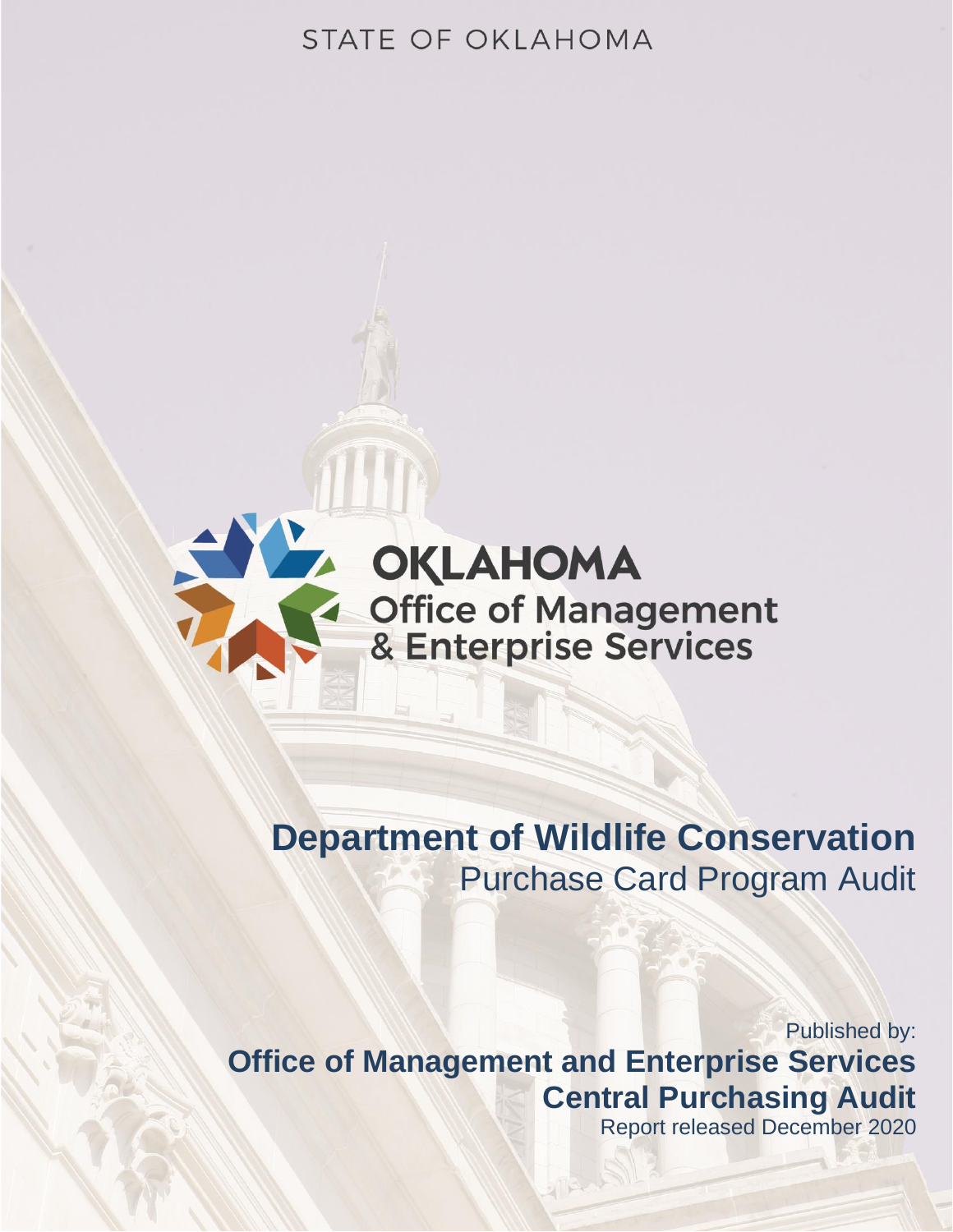

# **Table of Contents**

**Audit performed by**

Caitlyn Walker, CPO, Auditor Sarah Mouton, CPO, Auditor

**Supervised by** JoRay McCoy, CFE, MAFF, SMIA, CPO, Director

*This publication is issued by the Office of Management and Enterprise Services (OMES) as authorized by Title 62, Section 34. Copies of the report are not printed. An electronic copy is provided to agency's management and to individuals on the OMES audit report email distribution list. The report is not available through the OMES website. The report is subject to the Oklahoma Open Records Act Title 51, Section 24A. This work is licensed under a Creative Attribution-Noncommercial-NoDerivs 3.0 Unported License.*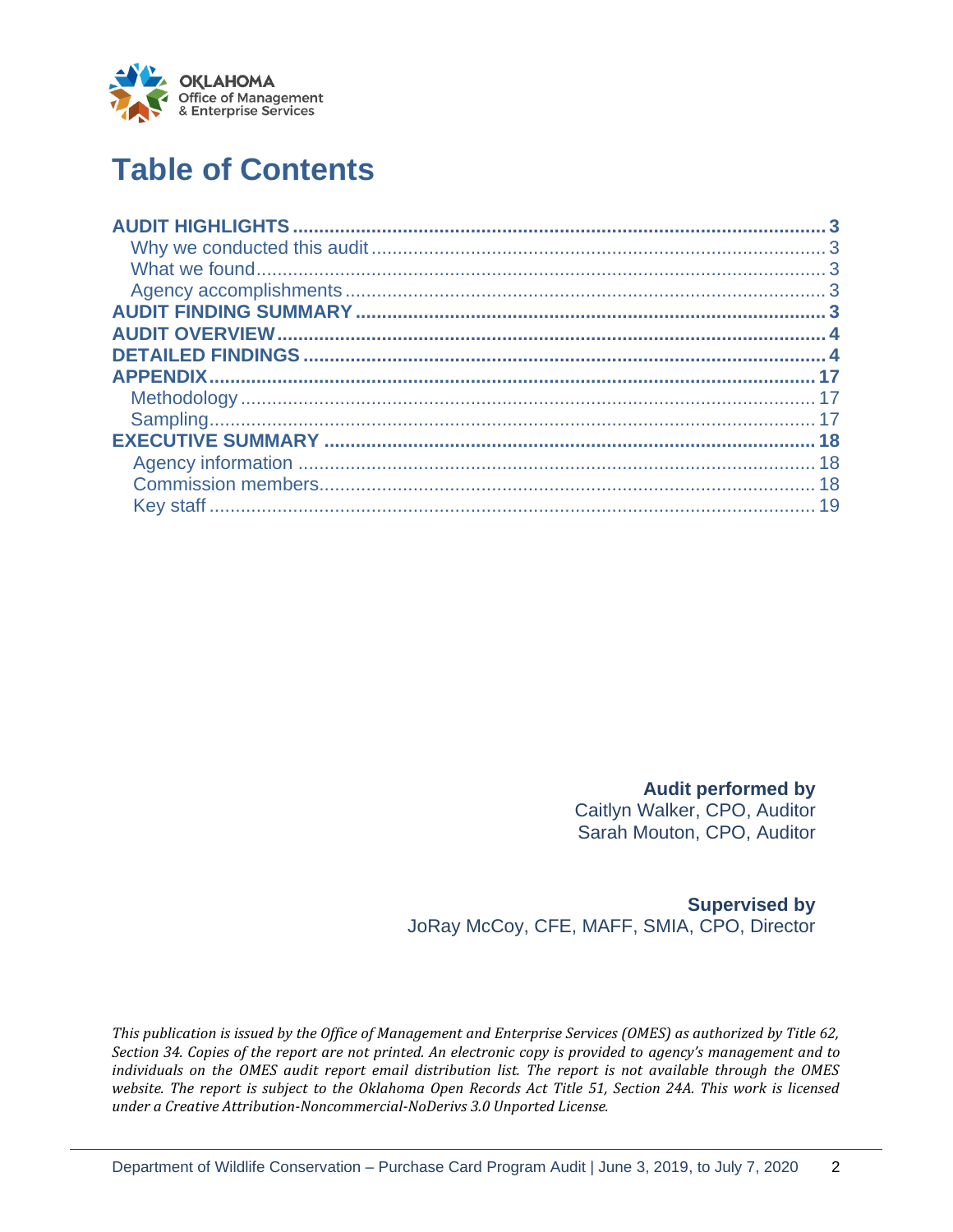

# <span id="page-2-0"></span>**AUDIT HIGHLIGHTS**

**Department of Wildlife Conservation –** Purchase Card Program Audit

### <span id="page-2-1"></span>**Why we conducted this audit**

This report provides information on the Department of Wildlife Conservation's (ODWC) compliance with the State Purchase Card Procedures and agency-defined purchase card procedures. We also reviewed the strength and execution of the agency's internal controls within the purchase card program.

#### <span id="page-2-2"></span>**What we found**

We have determined ODWC has significantly complied with the State Purchase Card Procedures and the agency's internal purchase card procedures. ODWC has implemented internal controls that are operating effectively in relation to the agency's purchase card program. We performed analytical testwork during our planning phase, completed internal control walk-throughs and tested 89 purchases against defined



*Pelicans Salt Plains*

compliance requirements. We reported two formal findings.

### <span id="page-2-3"></span>**Agency accomplishments**

We commend ODWC for creating an internal purchase card training program. The agency has set up a testing system via Google Docs that purchase card holders must pass on an annual basis. Cardholders have three attempts to pass the test (90% or greater). The test randomly generates new questions each time it is taken, so no one gets the same test twice. If a purchase cardholder cannot successfully complete the test, then the purchase card is revoked. This process was created to ensure all cardholders understand and are up-to-date on both internal and state purchase card policies and procedures. Testing significantly reduces the risk of noncompliance within the agency.

# <span id="page-2-4"></span>**AUDIT FINDING SUMMARY**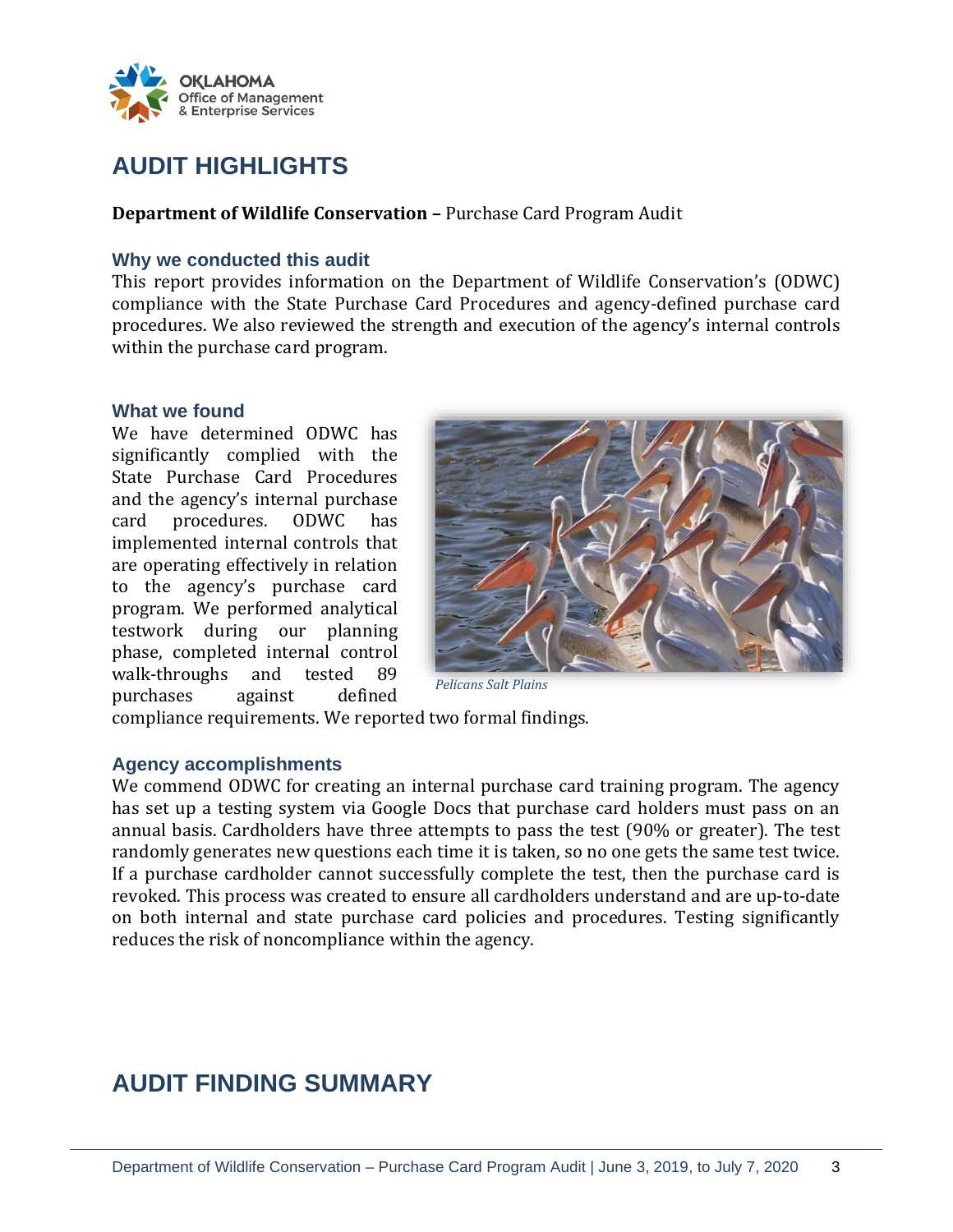

### <span id="page-3-2"></span>**[Finding 20-320-01: Purchase Card Controls and Limits](#page-4-0)**

Review of purchase card controls and limits found 86 of 188 active cards averaged less than 20% of the card's monthly credit limit and did not once exceed 60% of the monthly credit limit.

#### <span id="page-3-3"></span>**[Finding 20-320-02: IT Purchases](#page-8-0)**

Four information technology (IT) hardware/software transactions totaling \$1,918.04 were purchased without being listed on the OMES Information Services Approved Hardware/Software list. Prior to March 1, 2020, there were two transactions that were not on the Approved Hardware/Software list. After March 1, 2020, there were two transactions that were neither on the Approved Hardware/Software list nor approved on an individual ePro for IT purchases. Two IT non-hardware/non-software transactions totaling \$344.57 were purchased without being included on the IT authority order or approved via individual ePro. Five IT transactions totaling \$11,544.04 were purchased without submission of an IT acquisition request form per the agency's approved internal purchasing procedures.

# <span id="page-3-0"></span>**AUDIT OVERVIEW**

This audit was performed pursuant to 74 O.S. § 85.5.E. and the State of Oklahoma Purchase Card Procedures. Our audit was to determine if ODWC's purchase card program complied with the audit objectives during the period of June 3, 2019, to July 7, 2020. As of March 2, 2020, there were 200 purchase cardholders and 65 approving officials.

In total, ODWC processed 9,043 purchase card transactions totaling \$2,315,104.78 during the audit period. Categories for purchase card transactions for the agency included purchases for airfare, lodging, under-\$5,000, over-\$5,000 and IT-related purchase card transactions. We used the judgmental sampling method to select our sample for testing airfare, lodging, over-\$5,000 and IT-related transactions. We used the classical variable sampling method to randomly select our sample for testing under-\$5,000 transactions. We exercised auditor's discretion in adjusting the confidence level and expected proportion of errors based on a risk assessment when applying the classical variable sampling technique. To ensure a sound statistical sample, a random sample of 40 standard transactions, five IT transactions, three airfare transactions, three lodging transactions and two transactions over \$5,000 were extracted for testing. In addition, 36 transactions were selected for audit based upon auditor's discretion and tested against a predetermined criterion.

# <span id="page-3-1"></span>**DETAILED FINDINGS**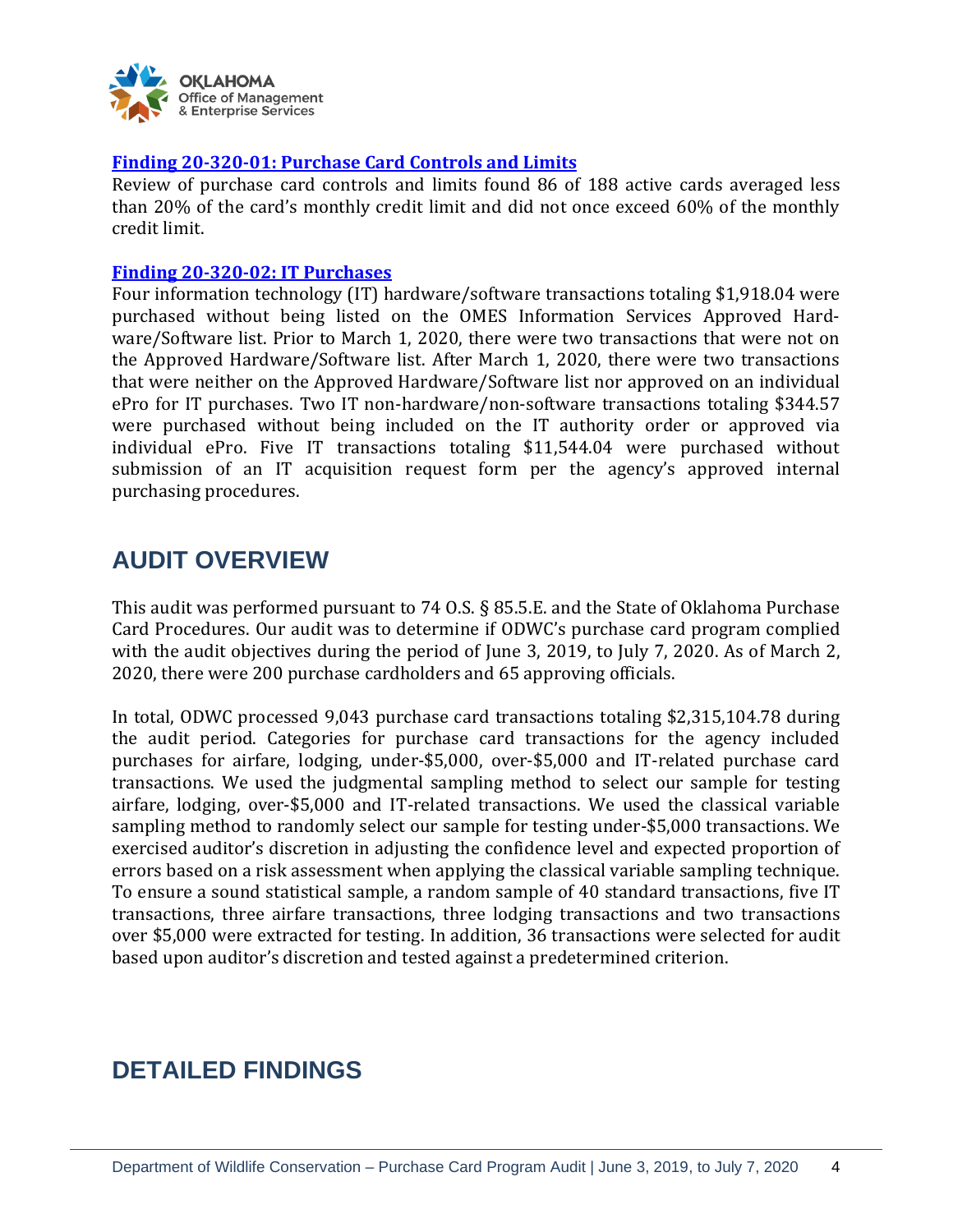

# **[Finding 20-320-01: Purchase Card Controls and Limits](#page-3-2)**

<span id="page-4-0"></span>**Condition:** During the testwork phase of the audit for purchase card control and limits, we determined 86 of 188 active cards exceeded predetermined percentage thresholds for monthly credit limits set during our purchase card risk analysis. We analyzed each card's total expenditures and the total number of months each card was used to calculate an average spend and highest cycle spend on each card. A 14-month period was analyzed. The spending on each of the cards noted below averaged less than 20% of the card's monthly credit limit and did not once exceed 60% of the monthly credit limit. It was determined that 86 cardholders' monthly credit limits could be reduced without affecting agency operations. The credit limit risk analysis and percentages used are not part of the state purchase card procedures but used by the auditors to determine if controls related to cardholder risk are in place and operating effectively. This finding is related to the audit objective to determine if the agency has implemented controls and if those controls are effective.

| <b>Number</b>  | Last 4    | <b>Monthly</b> | <b>Active</b>  | <b>Total</b> | Avg.     | Avg. % | <b>Highest</b> | % of credit   |
|----------------|-----------|----------------|----------------|--------------|----------|--------|----------------|---------------|
| of cards       | digits of | credit         | months         | spend        | monthly  | spent  | cycle          | limit on      |
|                | card      | limit          |                |              | spend    |        | spend          | highest spend |
| $\mathbf{1}$   | 1316      | \$5,000.00     | $\mathbf{1}$   | \$23.20      | \$23.20  | 0.46%  | \$23.20        | 0.46%         |
| $\overline{2}$ | 8291      | \$5,000.00     | $\mathbf{1}$   | \$24.99      | \$24.99  | 0.50%  | \$24.99        | 0.50%         |
| 3              | 9246      | \$5,000.00     | $\mathbf{1}$   | \$24.99      | \$24.99  | 0.50%  | \$24.99        | 0.50%         |
| $\overline{4}$ | 3706      | \$5,000.00     | $\overline{2}$ | \$97.73      | \$48.87  | 0.98%  | \$53.25        | 1.07%         |
| 5              | 1717      | \$5,000.00     | $\overline{4}$ | \$202.67     | \$50.67  | 1.01%  | \$110.00       | 2.20%         |
| 6              | 1166      | \$5,000.00     | $\mathbf{1}$   | \$61.44      | \$61.44  | 1.23%  | \$61.44        | 1.23%         |
| $\overline{7}$ | 8160      | \$5,000.00     | 12             | \$777.80     | \$64.82  | 1.30%  | \$251.16       | 5.02%         |
| 8              | 1452      | \$5,000.00     | $\overline{4}$ | \$313.99     | \$78.50  | 1.57%  | \$204.08       | 4.08%         |
| 9              | 9292      | \$5,000.00     | $\overline{2}$ | \$172.40     | \$86.20  | 1.72%  | \$140.61       | 2.81%         |
| 10             | 5881      | \$5,000.00     | $\overline{4}$ | \$375.67     | \$93.92  | 1.88%  | \$153.98       | 3.08%         |
| 11             | 4827      | \$5,000.00     | $\mathbf{1}$   | \$100.00     | \$100.00 | 2.00%  | \$100.00       | 2.00%         |
| 12             | 9301      | \$5,000.00     | $\overline{7}$ | \$719.83     | \$102.83 | 2.06%  | \$304.45       | 6.09%         |
| 13             | 9456      | \$5,000.00     | 5              | \$516.41     | \$103.28 | 2.07%  | \$200.00       | 4.00%         |
| 14             | 9902      | \$5,000.00     | $\overline{4}$ | \$464.99     | \$116.25 | 2.32%  | \$195.12       | 3.90%         |
| 15             | 5227      | \$5,000.00     | $\overline{4}$ | \$470.43     | \$117.61 | 2.35%  | \$183.33       | 3.67%         |
| 16             | 0859      | \$5,000.00     | 8              | \$1,086.39   | \$135.80 | 2.72%  | \$304.65       | 6.09%         |
| 17             | 3049      | \$5,000.00     | 5              | \$695.77     | \$139.15 | 2.78%  | \$326.32       | 6.53%         |
| 18             | 7143      | \$5,000.00     | 5              | \$742.80     | \$148.56 | 2.97%  | \$260.00       | 5.20%         |
| 19             | 2023      | \$5,000.00     | $\overline{4}$ | \$599.87     | \$149.97 | 3.00%  | \$318.95       | 6.38%         |
| 20             | 7404      | \$5,000.00     | 3              | \$499.93     | \$166.64 | 3.33%  | \$376.49       | 7.53%         |
| 21             | 2896      | \$5,000.00     | 6              | \$1,145.54   | \$190.92 | 3.82%  | \$449.00       | 8.98%         |
| 22             | 2387      | \$5,000.00     | 5              | \$1,020.98   | \$204.20 | 4.08%  | \$427.42       | 8.55%         |
| 23             | 3788      | \$5,000.00     | 12             | \$2,646.30   | \$220.53 | 4.41%  | \$1,528.65     | 30.57%        |
| 24             | 1364      | \$5,000.00     | $\overline{4}$ | \$978.20     | \$244.55 | 4.89%  | \$399.98       | 8.00%         |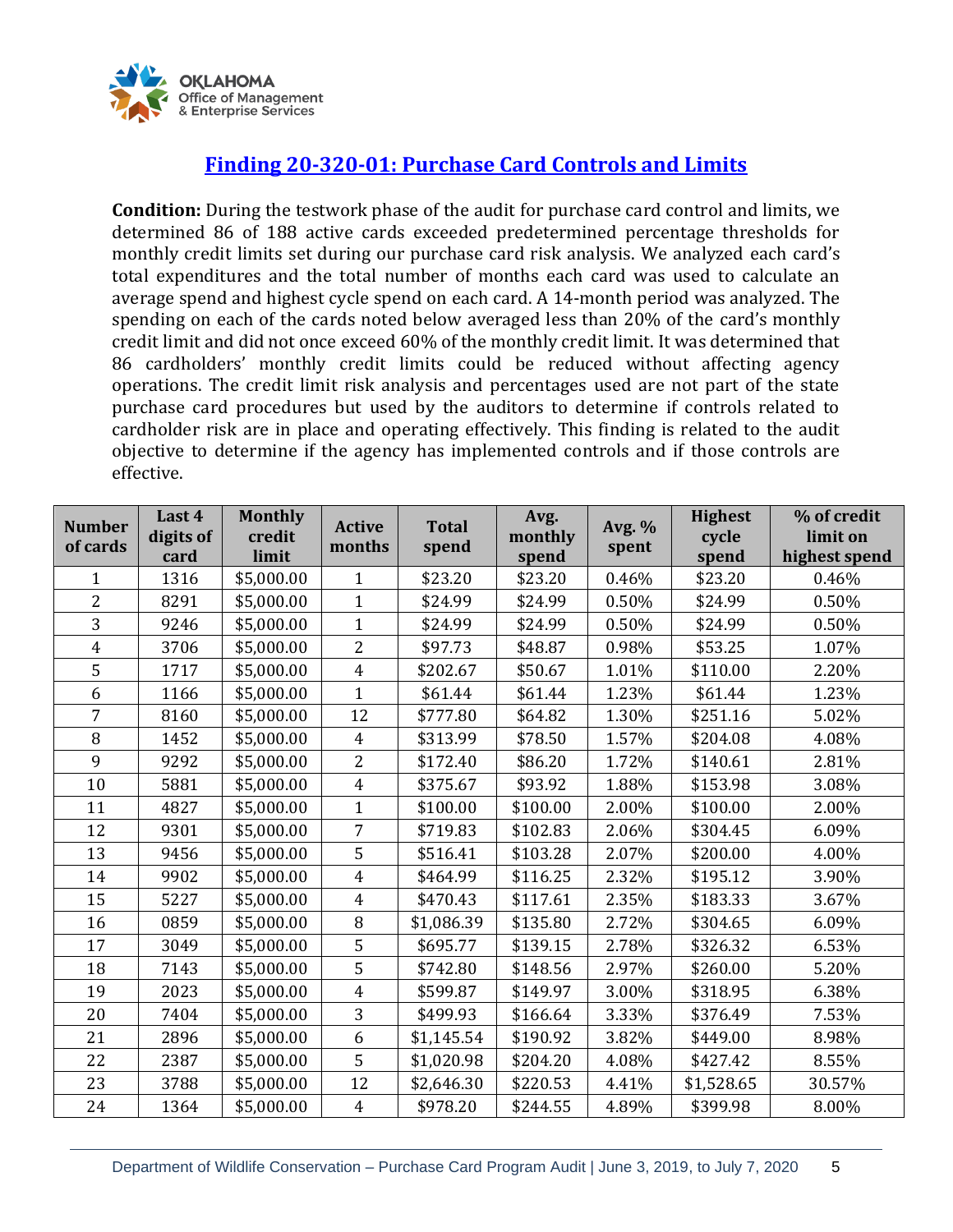

| <b>Number</b><br>of cards | Last 4<br>digits of<br>card | <b>Monthly</b><br>credit<br>limit | <b>Active</b><br>months | <b>Total</b><br>spend | Avg.<br>monthly<br>spend | Avg. %<br>spent | <b>Highest</b><br>cycle<br>spend | % of credit<br>limit on<br>highest spend |
|---------------------------|-----------------------------|-----------------------------------|-------------------------|-----------------------|--------------------------|-----------------|----------------------------------|------------------------------------------|
| 25                        | 0932                        | \$5,000.00                        | $\overline{4}$          | \$981.42              | \$245.36                 | 4.91%           | \$299.92                         | 6.00%                                    |
| 26                        | 5362                        | \$5,000.00                        | 5                       | \$1,273.02            | \$254.60                 | 5.09%           | \$562.87                         | 11.26%                                   |
| 27                        | 6965                        | \$5,000.00                        | 14                      | \$3,599.91            | \$257.14                 | 5.14%           | \$822.84                         | 16.46%                                   |
| 28                        | 4790                        | \$5,000.00                        | 6                       | \$1,548.52            | \$258.09                 | 5.16%           | \$639.42                         | 12.79%                                   |
| 29                        | 5725                        | \$5,000.00                        | 9                       | \$2,344.97            | \$260.55                 | 5.21%           | \$707.23                         | 14.14%                                   |
| 30                        | 6453                        | \$5,000.00                        | 5                       | \$1,303.24            | \$260.65                 | 5.21%           | \$415.90                         | 8.32%                                    |
| 31                        | 3374                        | \$5,000.00                        | $\overline{2}$          | \$541.40              | \$270.70                 | 5.41%           | \$516.15                         | 10.32%                                   |
| 32                        | 6535                        | \$5,000.00                        | 1                       | \$277.00              | \$277.00                 | 5.54%           | \$277.00                         | 5.54%                                    |
| 33                        | 0575                        | \$5,000.00                        | 11                      | \$3,060.93            | \$278.27                 | 5.57%           | \$693.90                         | 13.88%                                   |
| 34                        | 5265                        | \$5,000.00                        | 14                      | \$3,959.90            | \$282.85                 | 5.66%           | \$409.96                         | 8.20%                                    |
| 35                        | 4716                        | \$5,000.00                        | 3                       | \$849.32              | \$283.11                 | 5.66%           | \$335.10                         | 6.70%                                    |
| 36                        | 9947                        | \$5,000.00                        | 8                       | \$2,289.88            | \$286.24                 | 5.72%           | \$757.57                         | 15.15%                                   |
| 37                        | 6163                        | \$5,000.00                        | 9                       | \$2,600.56            | \$288.95                 | 5.78%           | \$597.78                         | 11.96%                                   |
| 38                        | 0559                        | \$5,000.00                        | 6                       | \$1,817.42            | \$302.90                 | 6.06%           | \$658.67                         | 13.17%                                   |
| 39                        | 5725                        | \$5,000.00                        | 6                       | \$1,970.96            | \$328.49                 | 6.57%           | \$978.33                         | 19.57%                                   |
| 40                        | 6391                        | \$5,000.00                        | 9                       | \$2,980.93            | \$331.21                 | 6.62%           | \$1,024.94                       | 20.50%                                   |
| 41                        | 8299                        | \$5,000.00                        | 14                      | \$4,689.41            | \$334.96                 | 6.70%           | \$1,359.79                       | 27.20%                                   |
| 42                        | 4155                        | \$5,000.00                        | 6                       | \$2,158.08            | \$359.68                 | 7.19%           | \$954.63                         | 19.09%                                   |
| 43                        | 1148                        | \$5,000.00                        | 9                       | \$3,281.95            | \$364.66                 | 7.29%           | \$837.38                         | 16.75%                                   |
| 44                        | 5970                        | \$5,000.00                        | 5                       | \$1,829.46            | \$365.89                 | 7.32%           | \$1,031.59                       | 20.63%                                   |
| 45                        | 6921                        | \$5,000.00                        | 6                       | \$2,324.31            | \$387.39                 | 7.75%           | \$1,142.70                       | 22.85%                                   |
| 46                        | 9846                        | \$5,000.00                        | 13                      | \$5,049.24            | \$388.40                 | 7.77%           | \$1,065.77                       | 21.32%                                   |
| 47                        | 6521                        | \$5,000.00                        | 8                       | \$3,174.05            | \$396.76                 | 7.94%           | \$1,715.69                       | 34.31%                                   |
| 48                        | 5044                        | \$5,000.00                        | 10                      | \$3,982.97            | \$398.30                 | 7.97%           | \$2,467.85                       | 49.36%                                   |
| 49                        | 8616                        | \$5,000.00                        | $\overline{4}$          | \$1,626.61            | \$406.65                 | 8.13%           | \$1,026.62                       | 20.53%                                   |
| 50                        | 2821                        | \$5,000.00                        | 13                      | \$5,297.14            | \$407.47                 | 8.15%           | \$2,849.07                       | 56.98%                                   |
| 51                        | 2201                        | \$5,000.00                        | 12                      | \$5,161.37            | \$430.11                 | 8.60%           | \$1,212.19                       | 24.24%                                   |
| 52                        | 7727                        | \$5,000.00                        | 13                      | \$5,679.20            | \$436.86                 | 8.74%           | \$1,421.88                       | 28.44%                                   |
| 53                        | 5478                        | \$5,000.00                        | 11                      | \$4,862.27            | \$442.02                 | 8.84%           | \$872.85                         | 17.46%                                   |
| 54                        | 1591                        | \$5,000.00                        | 12                      | \$5,359.98            | \$446.67                 | 8.93%           | \$2,048.98                       | 40.98%                                   |
| 55                        | 3853                        | \$5,000.00                        | 9                       | \$4,155.26            | \$461.70                 | 9.23%           | \$2,210.29                       | 44.21%                                   |
| 56                        | 9228                        | \$5,000.00                        | 13                      | \$6,013.73            | \$462.59                 | 9.25%           | \$1,924.67                       | 38.49%                                   |
| 57                        | 4966                        | \$5,000.00                        | 3                       | \$1,400.80            | \$466.93                 | 9.34%           | \$668.03                         | 13.36%                                   |
| 58                        | 8009                        | \$5,000.00                        | 6                       | \$2,867.88            | \$477.98                 | 9.56%           | \$847.30                         | 16.95%                                   |
| 59                        | 8036                        | \$5,000.00                        | 13                      | \$6,512.34            | \$500.95                 | 10.02%          | \$966.78                         | 19.34%                                   |
| 60                        | 6106                        | \$5,000.00                        | $\overline{4}$          | \$2,108.96            | \$527.24                 | 10.54%          | \$1,625.96                       | 32.52%                                   |
| 61                        | 1152                        | \$5,000.00                        | 5                       | \$2,715.90            | \$543.18                 | 10.86%          | \$1,600.00                       | 32.00%                                   |
| 62                        | 6322                        | \$5,000.00                        | 12                      | \$6,607.40            | \$550.62                 | 11.01%          | \$2,150.90                       | 43.02%                                   |
| 63                        | 1826                        | \$5,000.00                        | $\mathbf{1}$            | \$567.14              | \$567.14                 | 11.34%          | \$567.14                         | 11.34%                                   |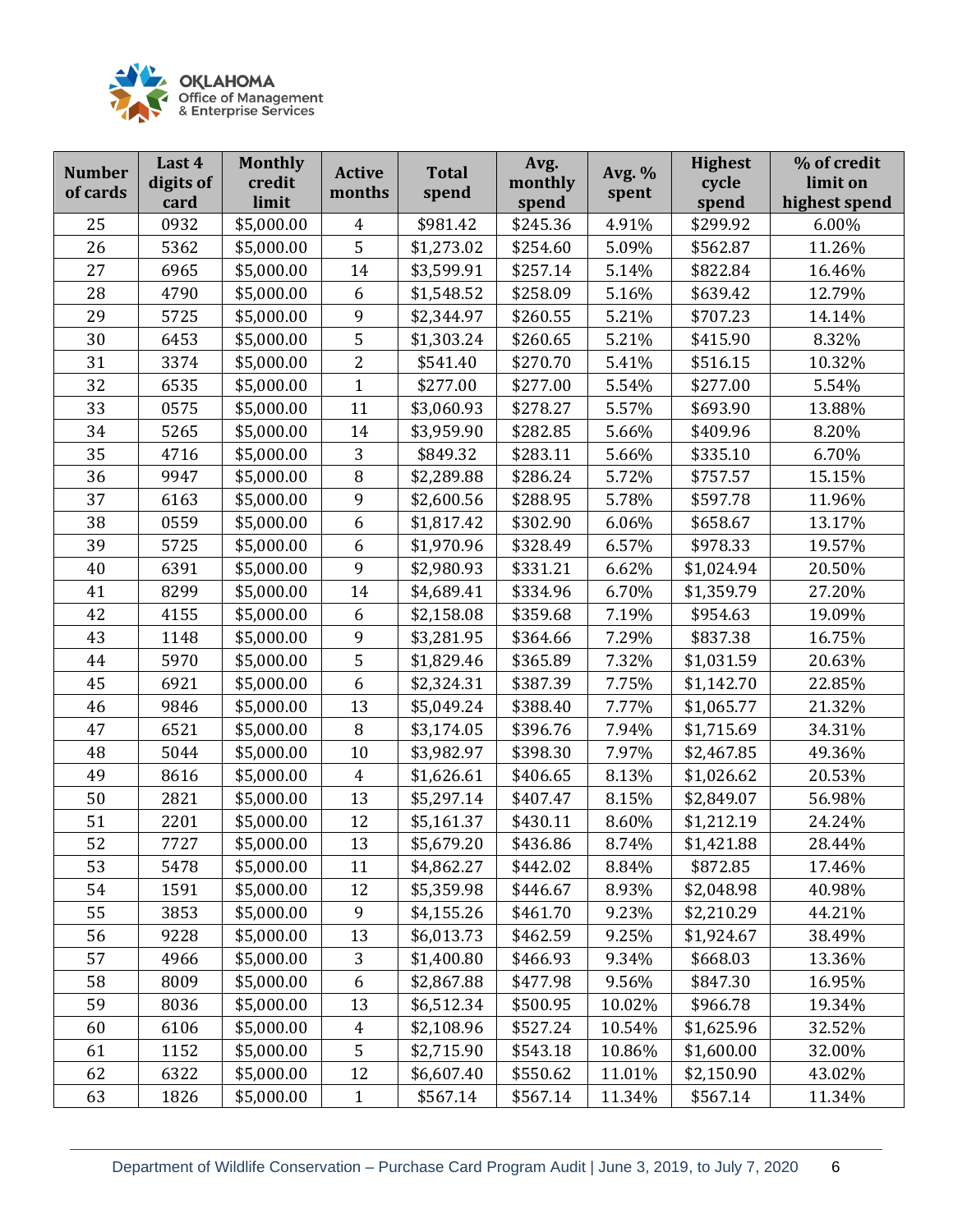

| <b>Number</b><br>of cards | Last 4<br>digits of<br>card | <b>Monthly</b><br>credit<br>limit | <b>Active</b><br>months | <b>Total</b><br>spend | Avg.<br>monthly<br>spend | Avg. %<br>spent | <b>Highest</b><br>cycle<br>spend | % of credit<br>limit on<br>highest spend |
|---------------------------|-----------------------------|-----------------------------------|-------------------------|-----------------------|--------------------------|-----------------|----------------------------------|------------------------------------------|
| 64                        | 3296                        | \$5,000.00                        | 13                      | \$7,715.19            | \$593.48                 | 11.87%          | \$2,110.09                       | 42.20%                                   |
| 65                        | 2151                        | \$5,000.00                        | 12                      | \$7,333.86            | \$611.16                 | 12.22%          | \$1,813.33                       | 36.27%                                   |
| 66                        | 9274                        | \$5,000.00                        | 13                      | \$8,160.36            | \$627.72                 | 12.55%          | \$2,035.23                       | 40.70%                                   |
| 67                        | 0059                        | \$5,000.00                        | 13                      | \$8,368.74            | \$643.75                 | 12.87%          | \$2,406.85                       | 48.14%                                   |
| 68                        | 4390                        | \$5,000.00                        | 9                       | \$5,910.51            | \$656.72                 | 13.13%          | \$1,698.98                       | 33.98%                                   |
| 69                        | 4126                        | \$5,000.00                        | 7                       | \$4,605.79            | \$657.97                 | 13.16%          | \$2,040.95                       | 40.82%                                   |
| 70                        | 0897                        | \$5,000.00                        | $\overline{2}$          | \$1,380.00            | \$690.00                 | 13.80%          | \$930.00                         | 18.60%                                   |
| 71                        | 4079                        | \$5,000.00                        | $\overline{2}$          | \$1,383.29            | \$691.65                 | 13.83%          | \$868.64                         | 17.37%                                   |
| 72                        | 2415                        | \$5,000.00                        | 8                       | \$5,629.90            | \$703.74                 | 14.07%          | \$2,051.06                       | 41.02%                                   |
| 73                        | 4079                        | \$5,000.00                        | 8                       | \$5,735.57            | \$716.95                 | 14.34%          | \$2,911.33                       | 58.23%                                   |
| 74                        | 4811                        | \$5,000.00                        | 11                      | \$7,935.77            | \$721.43                 | 14.43%          | \$2,268.30                       | 45.37%                                   |
| 75                        | 6221                        | \$5,000.00                        | 13                      | \$9,941.91            | \$764.76                 | 15.30%          | \$2,934.67                       | 58.69%                                   |
| 76                        | 5880                        | \$5,000.00                        | 11                      | \$8,828.94            | \$802.63                 | 16.05%          | \$2,528.51                       | 50.57%                                   |
| 77                        | 6670                        | \$5,000.00                        | 13                      | \$10,546.37           | \$811.26                 | 16.23%          | \$1,988.98                       | 39.78%                                   |
| 78                        | 2960                        | \$5,000.00                        | 5                       | \$4,198.95            | \$839.79                 | 16.80%          | \$1,797.92                       | 35.96%                                   |
| 79                        | 0387                        | \$5,000.00                        | 9                       | \$7,596.50            | \$844.06                 | 16.88%          | \$2,677.40                       | 53.55%                                   |
| 80                        | 5722                        | \$5,000.00                        | 6                       | \$5,092.01            | \$848.67                 | 16.97%          | \$2,465.59                       | 49.31%                                   |
| 81                        | 4101                        | \$5,000.00                        | 11                      | \$9,755.61            | \$886.87                 | 17.74%          | \$2,339.70                       | 46.79%                                   |
| 82                        | 1061                        | \$25,000.00                       | $\overline{7}$          | \$31,322.20           | \$4,474.60               | 17.90%          | \$11,455.75                      | 45.82%                                   |
| 83                        | 2924                        | \$5,000.00                        | 12                      | \$10,836.46           | \$903.04                 | 18.06%          | \$2,653.77                       | 53.08%                                   |
| 84                        | 9032                        | \$5,000.00                        | $\overline{4}$          | \$3,679.98            | \$920.00                 | 18.40%          | \$2,110.60                       | 42.21%                                   |
| 85                        | 3259                        | \$5,000.00                        | 12                      | \$11,254.30           | \$937.86                 | 18.76%          | \$2,197.98                       | 43.96%                                   |
| 86                        | 4893                        | \$5,000.00                        | $\overline{4}$          | \$3,857.78            | \$964.45                 | 19.29%          | \$2,388.31                       | 47.77%                                   |

**Cause:** Several years ago, the agency wanted to raise the card limits to \$5,000 so cardholders could pay utility bills, and ODWC increased everyone's limits.

**Effect or potential effect:** There is unnecessary risk on the cardholder and the agency when the transaction limit or credit limit is set in excess of the individual cardholder's needs.

**Criteria:** The **State of Oklahoma Policy and Procedures for Purchase Card § 3.2.2 Pcard Controls and Limits** states in part:

State agencies are required to establish the following categories of controls and limits on each P-card. These mandatory limits are required by the issuing bank and the card provider, Visa. The mandatory categories are:

- Card limit (dollar amount per cycle).
- Single purchase limit (dollar amount per transaction).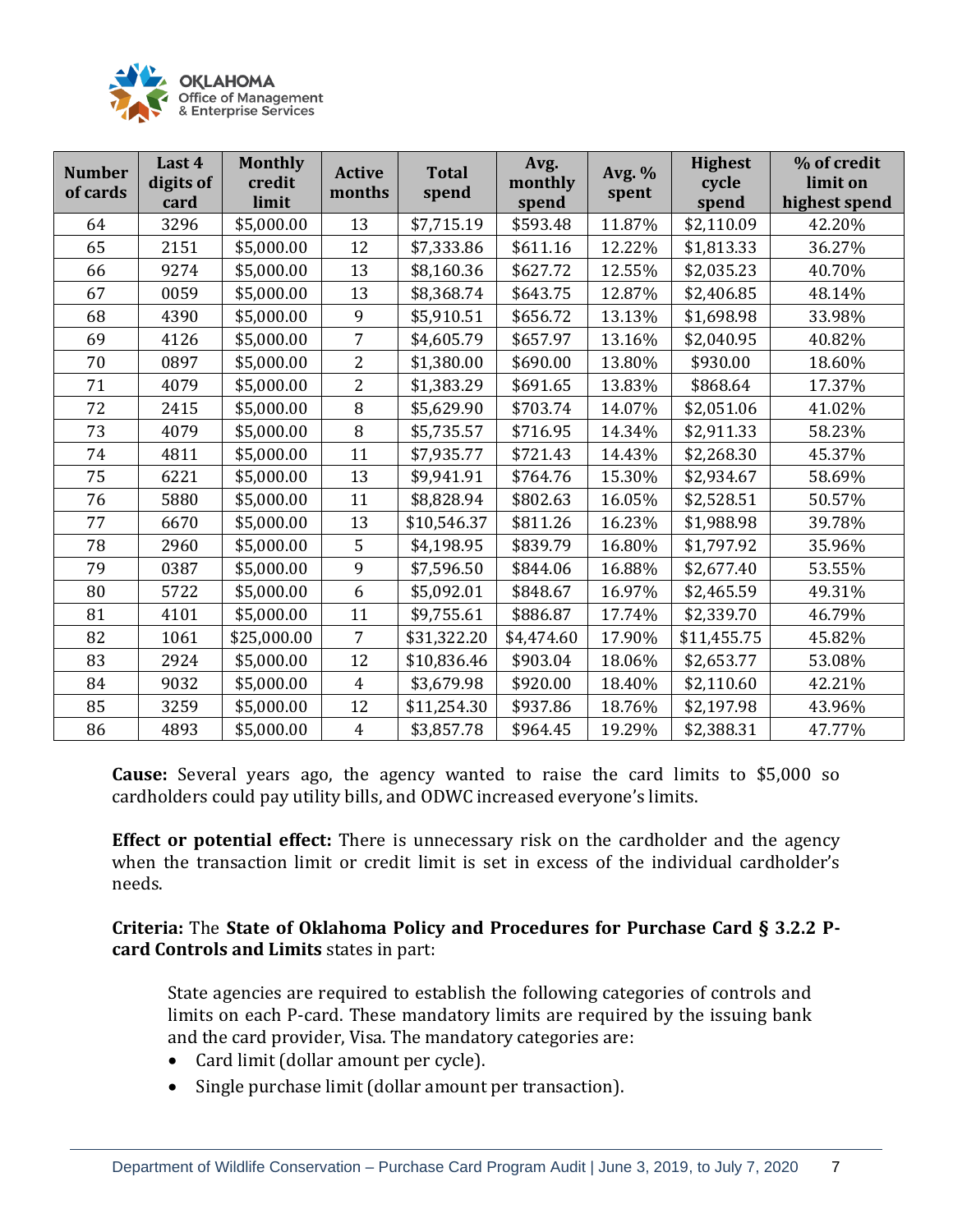

• Merchant category code group. (See section 7.1.1 of these procedures for exception process).

The agency P-card administrator should set the card limits for the P-cards based on state agency needs or past usage. The agency P-card administrator may set the single purchase limit for a P-card holder at an amount less than \$5,000, if desired; or an amount greater than \$5,000 for those making statewide contract purchases and paying for utilities. However, agencies should not set single purchase limits inappropriately high. P-card limits should be reviewed no less than annually to determine if set limits are still appropriate. Attempted purchases outside of state or agency controls will decline.

## The **State of Oklahoma Policy and Procedures for Purchase Card § 6.1 Agency P-card Administrator Responsibilities** states in part:

The state agency P-card administrator is the primary interface between the agency's cardholders and the State P-card Office, and the issuing bank. Agency P-card administrators must have a signed State Purchase Card Employee Agreement form on file in their office for themselves and any backup administrators, and both primary and backup P-card administrators must be current with P-card training.

Agency administrators are responsible for:

• Processing authorized requests for P-cards and maintaining controls for active cards, including setting and changing card spend profiles, ordering cards, deactivating cards, adding and deleting users, and setting permissions.

**Recommendation:** We recommend the purchase card administrator evaluate each purchase card's usage and adjust individual credit limits as needed. In addition, we recommend management implement a minimum usage calculation the purchase card administration can use to lower credit limits when necessary.

We recommend cards with a highest monthly cycle spend of less than \$1,000 have the credit limit reduced to \$1,000, cards with a highest monthly cycle spend between \$1,000 and \$3,000 have the credit limit reduced to \$3,000, and the card with the monthly credit limit of \$25,000 be reduced to \$15,000. Currently, the credit limit risk per month totals \$450,000 for the 86 cards noted in the finding. With the recommended credit limit reductions, the credit limit risk per month would total \$176,000. This would result in a \$274,000 (-61%) credit limit risk reduction per month without affecting cardholder ability to make purchases or interfering with agency operations.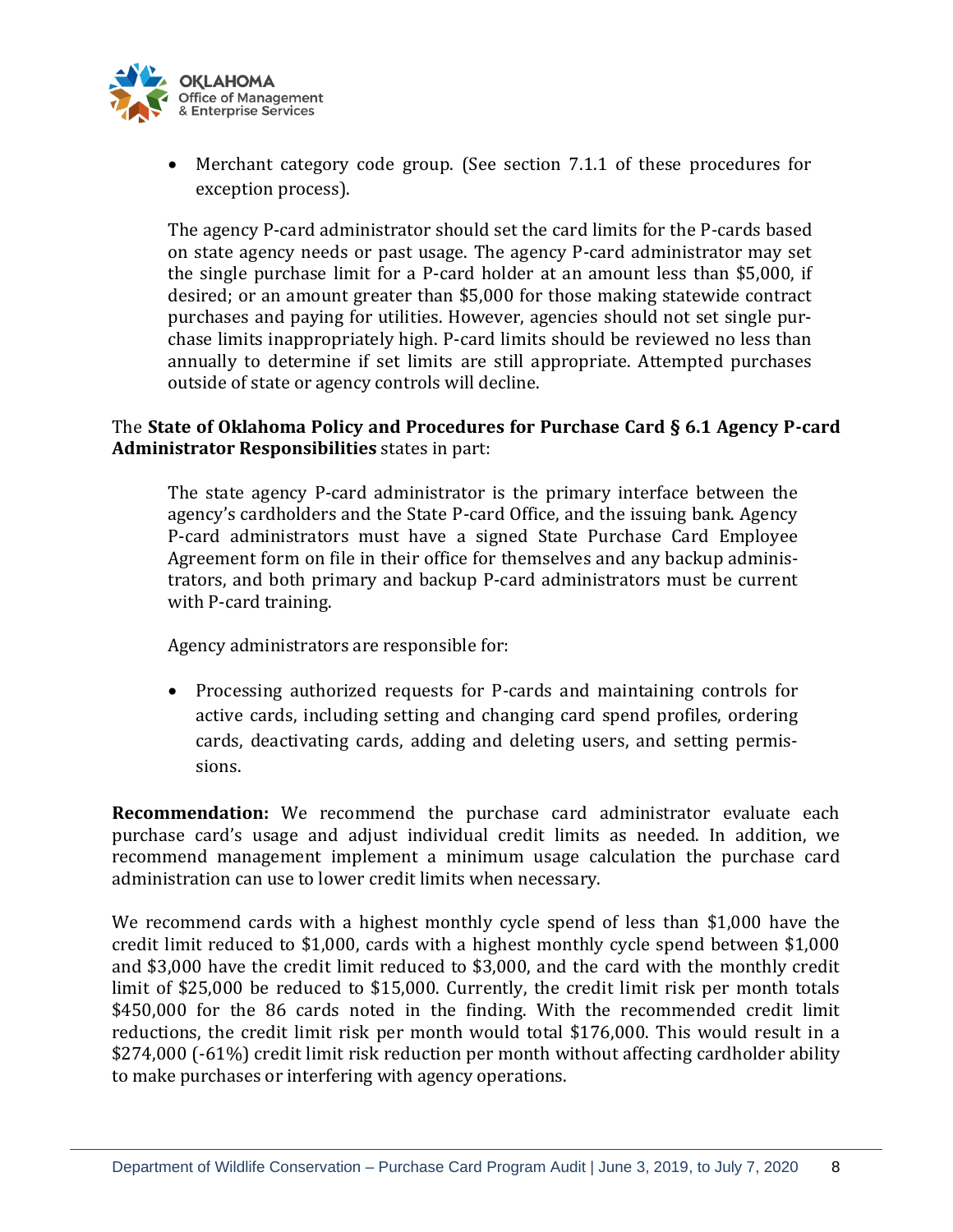

#### **Management's response**

**Date**: Oct. 15, 2020

**Respondent**: Chief financial officer and chief of administration **Response**: Concur

ODWC concurs with the unnecessary risk that is placed on the cardholder and the agency for having spending limits set higher than individual cardholder's needs. ODWC agrees that we need to evaluate limits and set them to reflect utilization rates instead of the max spending authority of \$5,000.

### **Corrective action plan**

**Contact person**: Purchase card administrator **Anticipated completion date**: Dec. 31, 2020 **Corrective action planned**:

In the past, the ODWC has set all cardholder limits at the statutory maximum \$5,000.00 regardless of usage or needs, and the purchase card administrator focused efforts on auditing all purchase card statements and receipts on a monthly basis. After attending the course/web conference "Optimizing Your Purchasing Program," ODWC staff received a better understanding of state policy and procedure and the purchase card administrator's responsibilities and began focusing efforts on overall management of the purchase card program by implementing additional purchase card training, electronic processes, auditing a random selection of monthly statements and receipts, drafting quarterly recommendations for continuing justification and need of current cardholders, and drafting edits for internal purchase card procedures and policies. Based on this finding and recommendation, ODWC will focus efforts over the next few months to reduce the unnecessary risk on the agency and the cardholder's by reducing spending limits based on agency needs, individual cardholder needs, and past usage.

<span id="page-8-0"></span>**Finding [20-320-02: IT Purchases](#page-3-3)**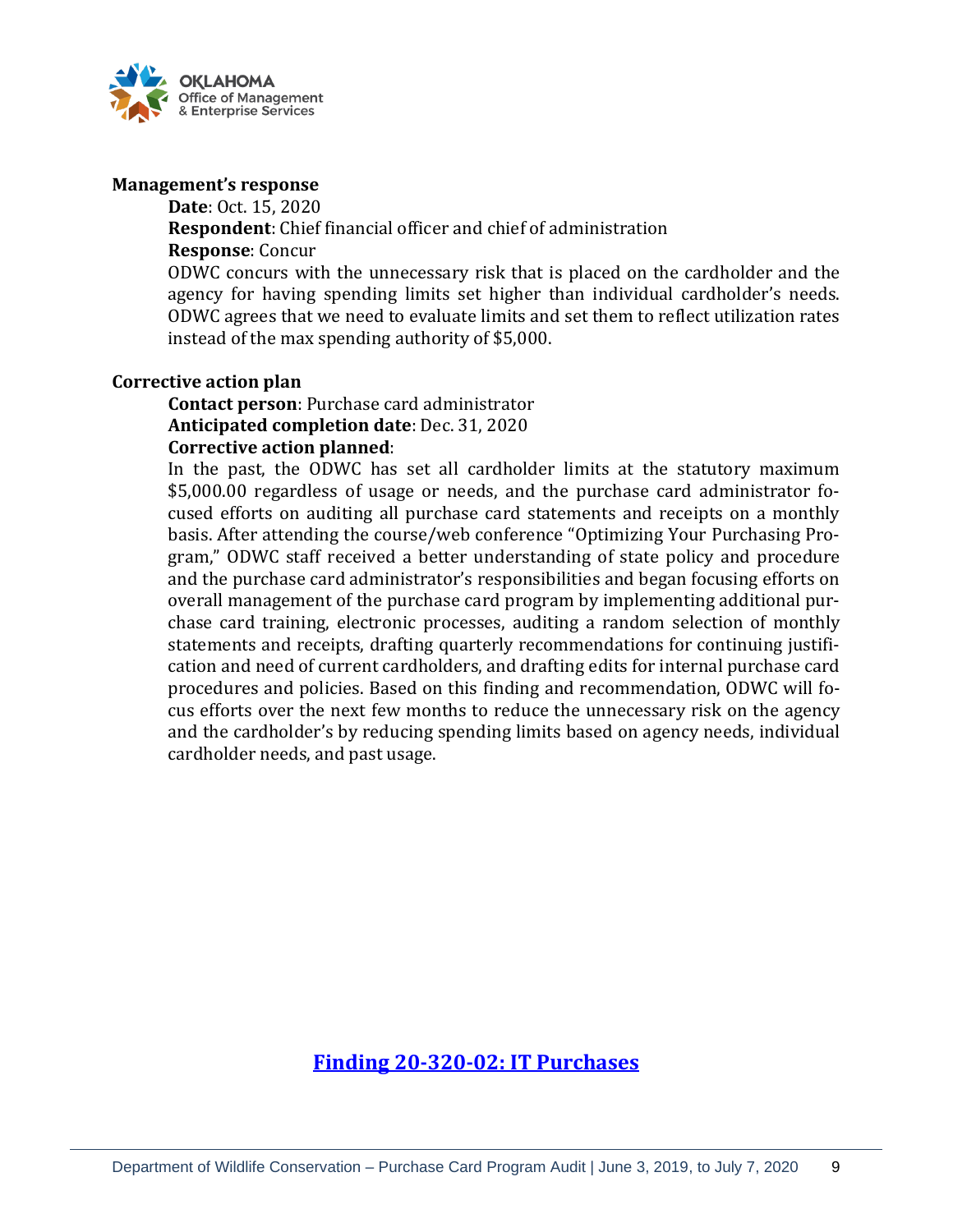

**Condition:** During the substantive testwork phase of the audit, four information technology (IT) transactions out of seven (57% unit error rate and 14% expenditure error rate) were noted as purchases for hardware that are not listed on the Office of Management and Enterprise Services (OMES) – Information Services Approved Hardware/Software list. Prior to March 1, 2020, there were two transactions not on the Approved Hardware/Software list. After March 1, 2020, there were two transactions neither on the Approved Hardware/Software list nor approved on an individual ePro for IT purchases.

During testing, we used the Approved Hardware/Software list posted on the OMES website on Sept. 1, 2020. Information Services does not archive previous Approved Hardware/Software lists; therefore, the list for items at the time of purchase is unobtainable.

| <b>Transaction</b><br>number | Item total | <b>Vendor name</b> | <b>Purchase</b><br>date | Post date  | Card last 4<br>digits |
|------------------------------|------------|--------------------|-------------------------|------------|-----------------------|
| TXN01249006                  | \$13.99    | Amazon             | 06/09/2019              | 06/10/2019 | 1599                  |
| TXN01312315                  | \$899.98   | Amazon             | 10/23/2019              | 10/24/2019 | 0058                  |
| TXN01390634                  | \$160.27   | Amazon             | 05/05/2020              | 05/06/2020 | 1061                  |
| TXN01391618                  | \$843.80   | Gateway Com        | 05/07/2020              | 05/08/2020 | 1061                  |
| <b>Total</b>                 | \$1,918.04 |                    |                         |            |                       |

Additionally, two non-hardware/non-software IT transactions out of two tested were noted as purchases for services that were neither included on the IT authority order nor supported by individual ePro. IT services or items that are not hardware or software should be estimated and included in the IT authority order or change order of the IT authority order. Also, an individual ePro can be used for non-hardware/non-software IT purchases but is not recommend.

| <b>Transaction</b><br>number | Item total | <b>Vendor name</b>              | <b>Purchase</b><br>date | Post date  | Card last 4<br>digits |
|------------------------------|------------|---------------------------------|-------------------------|------------|-----------------------|
| TXN01354179                  | \$66.57    | <b>Vyve</b><br><b>Broadband</b> | 02/04/2020              | 02/05/2020 | 9274                  |
| TXN01367295                  | \$278.00   | Suggestion Ox                   | 03/04/2020              | 03/05/2020 | 1061                  |
| <b>Total</b>                 | \$344.57   |                                 |                         |            |                       |

Finally, five IT transactions out of nine (56% unit error rate and 82% expenditure error rate) were noted for not having a completed IT Acquisition Request form per ODWC's approved internal purchasing procedures.

| <b>Transaction</b><br>number | Item total | Vendor name                     | <b>Purchase</b><br>date | Post date  | Card last 4<br>digits |
|------------------------------|------------|---------------------------------|-------------------------|------------|-----------------------|
| TXN01249006                  | \$13.99    | Amazon                          | 06/09/2019              | 06/10/2019 | 1599                  |
| TXN01312315                  | \$899.98   | Amazon                          | 10/23/2019              | 10/24/2019 | 0058                  |
| TXN01329285                  | \$2,403.50 | <b>B&amp;H Photo</b>            | 12/04/2019              | 12/05/2019 | 1599                  |
| TXN01354179                  | \$66.57    | <b>Vyve</b><br><b>Broadband</b> | 02/04/2020              | 02/05/2020 | 9274                  |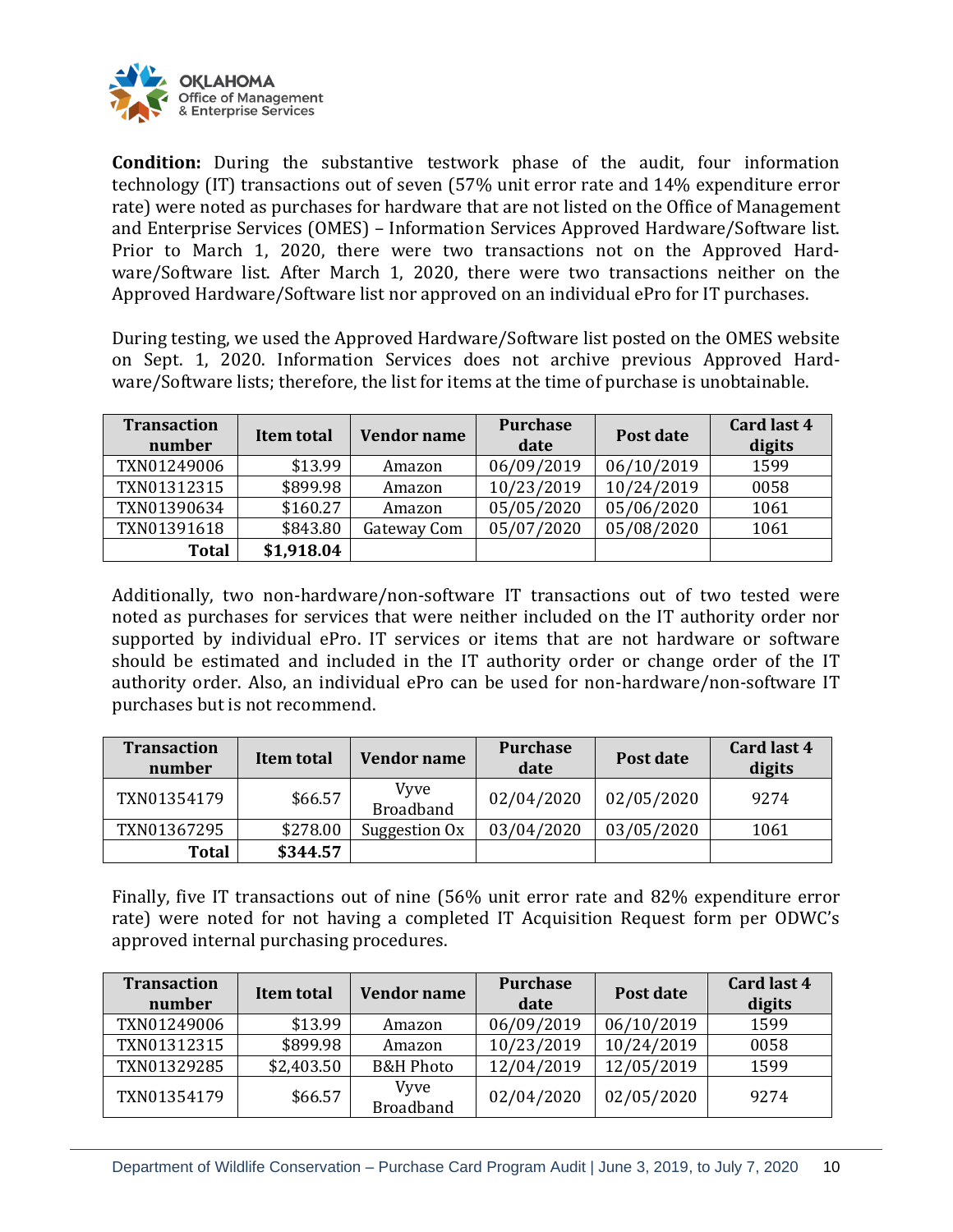

| <b>Transaction</b><br>number | Item total  | Vendor name | <b>Purchase</b><br>date | Post date  | Card last 4<br>digits |
|------------------------------|-------------|-------------|-------------------------|------------|-----------------------|
| TXN01391174                  | \$8,160.00  | Grainger    | 05/06/2020              | 05/07/2020 | 3602                  |
| Total                        | \$11,544.04 |             |                         |            |                       |

**Cause:** Purchasing IT services and products with the state purchase card is confusing, and the requirements can be difficult to understand. State purchase card procedures for IT purchases were revised to include individual ePro as an option after March 1, 2020, for hardware/software items.

**Effect or potential effect:** Purchase card holders and agency administration will most likely abandon or significantly reduce the state purchase card's use to procure IT items costing the state approximately \$300 to \$500 per transaction in rebates and costs related to resources for processing the acquisition, including state employees time. The additional cost, loss of savings and added resources is absorbed through non-IT funding.

**Criteria:** The **State of Oklahoma Policy and Procedures for Purchase Card § 7.11, Information Technology** released Jan. 5, 2019, states:

IT purchases shall be made in accordance with Title 62 O.S. § 34.12.B and the IT Standards and Policies located at [https://omes.ok.gov/services/information-services/policy-standards](https://omes.ok.gov/services/information-services/policy-standards-publications)[publications.](https://omes.ok.gov/services/information-services/policy-standards-publications) All hardware and software acquisitions must be on the *Approved Hardware/Software* list located on the above website. **All IT purchases exceeding \$5,000 must be listed on a statewide contract.** IT acquisitions shall comply with the applicable Oklahoma Information Technology Accessibility Standards issued by OMES, also available on the above website.

Refer to Title 62 O.S. § 34.12.B. and the Central Purchasing Rules (OMES Administrative Rules, OAC 260:115-7-54) for rules and procedures regarding information technology acquisitions and exceptions at <http://omes.ok.gov/sites/g/files/gmc316/f/CentralPurchasingRules.pdf> and to the Procurement Information Memorandum 06292015 for Delegation of Authority from CIO for Certain IT Procurement Purchases at [https://www.ok.gov/dcs/searchdocs/app/manage\\_documents.php?att\\_id=16](https://www.ok.gov/dcs/searchdocs/app/manage_documents.php?att_id=16401) [401.](https://www.ok.gov/dcs/searchdocs/app/manage_documents.php?att_id=16401) IT & Telecom services and repairs are not included in this delegation of authority.

IT & Telecom services and repairs are **not** listed on the *Approved Hardware/Software* list, although they may be included in the contract covering the items on the list. The annual cost of services and repairs should be estimated and included on the IT authority order. Single transactions for IT repairs and services are capped at \$5,000 unless listed on a statewide contract.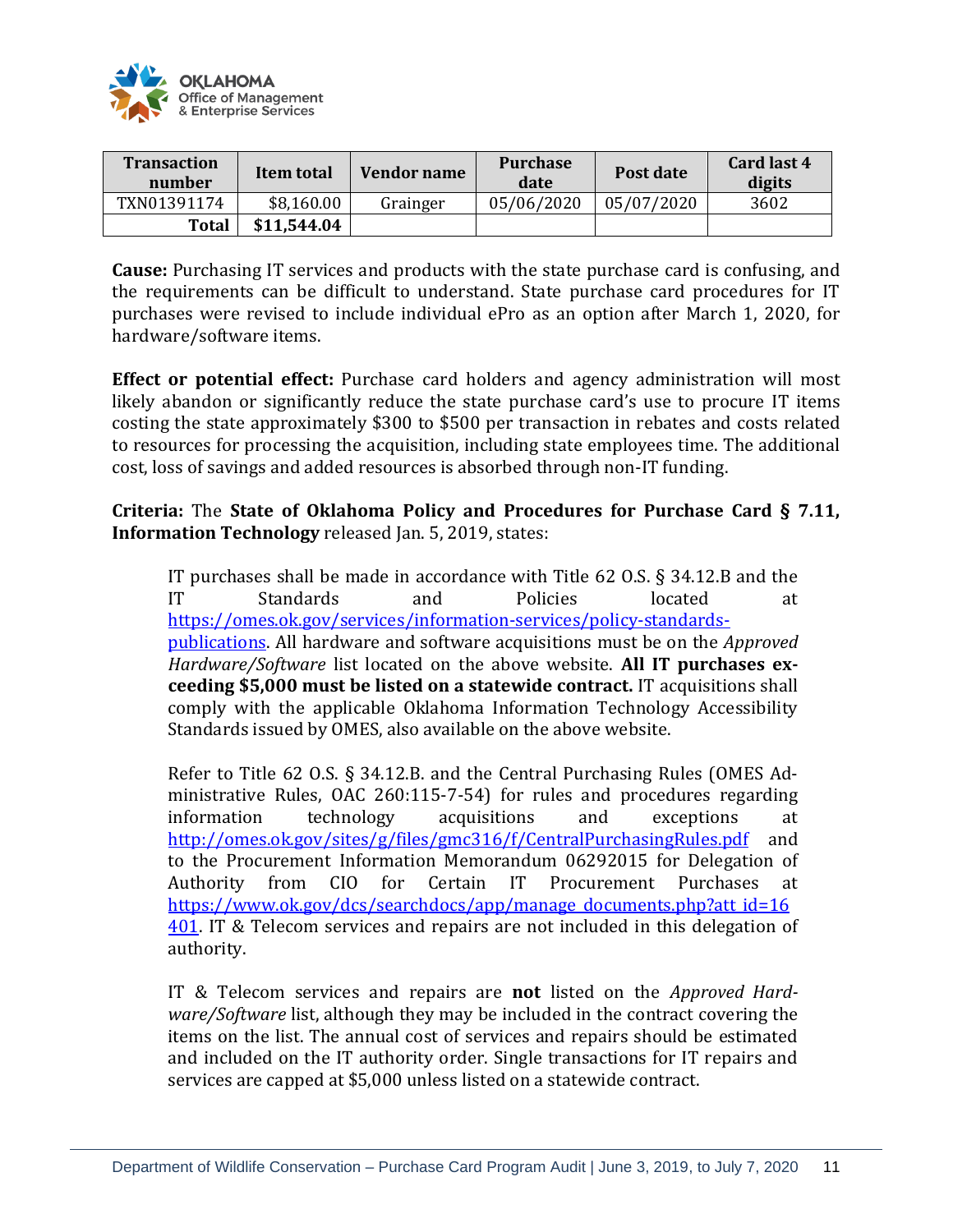

Additional information regarding IT procurement may be obtained from the agency's IT strategist and account executive. The *Partnering with OMES IS Contact List* is located under Resources at [http://omes.ok.gov/services/information-services/partnering-with](http://omes.ok.gov/services/information-services/partnering-with-information-services)[information-services.](http://omes.ok.gov/services/information-services/partnering-with-information-services)

The **State of Oklahoma Policy and Procedures for Purchase Card § 7.13, Information Technology** released March 1, 2020, states:

IT purchases shall be made in accordance with Title 62 O.S. § 34.12.B and the IT Standards and Policies located at [https://omes.ok.gov/services/information-services/policy-standards](https://omes.ok.gov/services/information-services/policy-standards-publications)[publications.](https://omes.ok.gov/services/information-services/policy-standards-publications) All hardware and software acquisitions must be on the *Approved Hardware/Software* list located on the above website, or be approved by IT through the ePro process. **All IT purchases exceeding the statutory single transaction limit must be listed on a statewide contract.** IT acquisitions shall comply with the applicable Oklahoma Information Technology Accessibility Standards issued by OMES, also available on the above website.

Refer to Title 62 O.S. § 34.12.B. and the Central Purchasing Rules (OMES Administrative Rules, OAC 260:115-7-54) for rules and procedures regarding information technology acquisitions and exceptions at [https://omes.ok.gov/services/purchasing/purchasing-processes-rules](https://omes.ok.gov/services/purchasing/purchasing-processes-rules-statutes)[statutes](https://omes.ok.gov/services/purchasing/purchasing-processes-rules-statutes) and to the Procurement Information Memorandum Delegation of Authority at

https://www.ok.gov/dcs/searchdocs/app/manage\_documents.php?id=1482. IT & Telecom services and repairs are not included in this delegation of authority.

IT & Telecom services and repairs are not listed on the *Approved Hardware/Software* list, although they may be included in the contract covering the items on the list. The annual cost of services and repairs should be estimated and included on the IT authority order. Single transactions for IT repairs and services are capped at the statutory single transaction limit unless listed on a statewide contract.

Additional information regarding IT procurement may be obtained from the agency's IT strategist and account executive. The *Partnering with OMES IS Contact List* is located under Resources at [http://omes.ok.gov/services/information-services/partnering-with](http://omes.ok.gov/services/information-services/partnering-with-information-services)[information-services.](http://omes.ok.gov/services/information-services/partnering-with-information-services)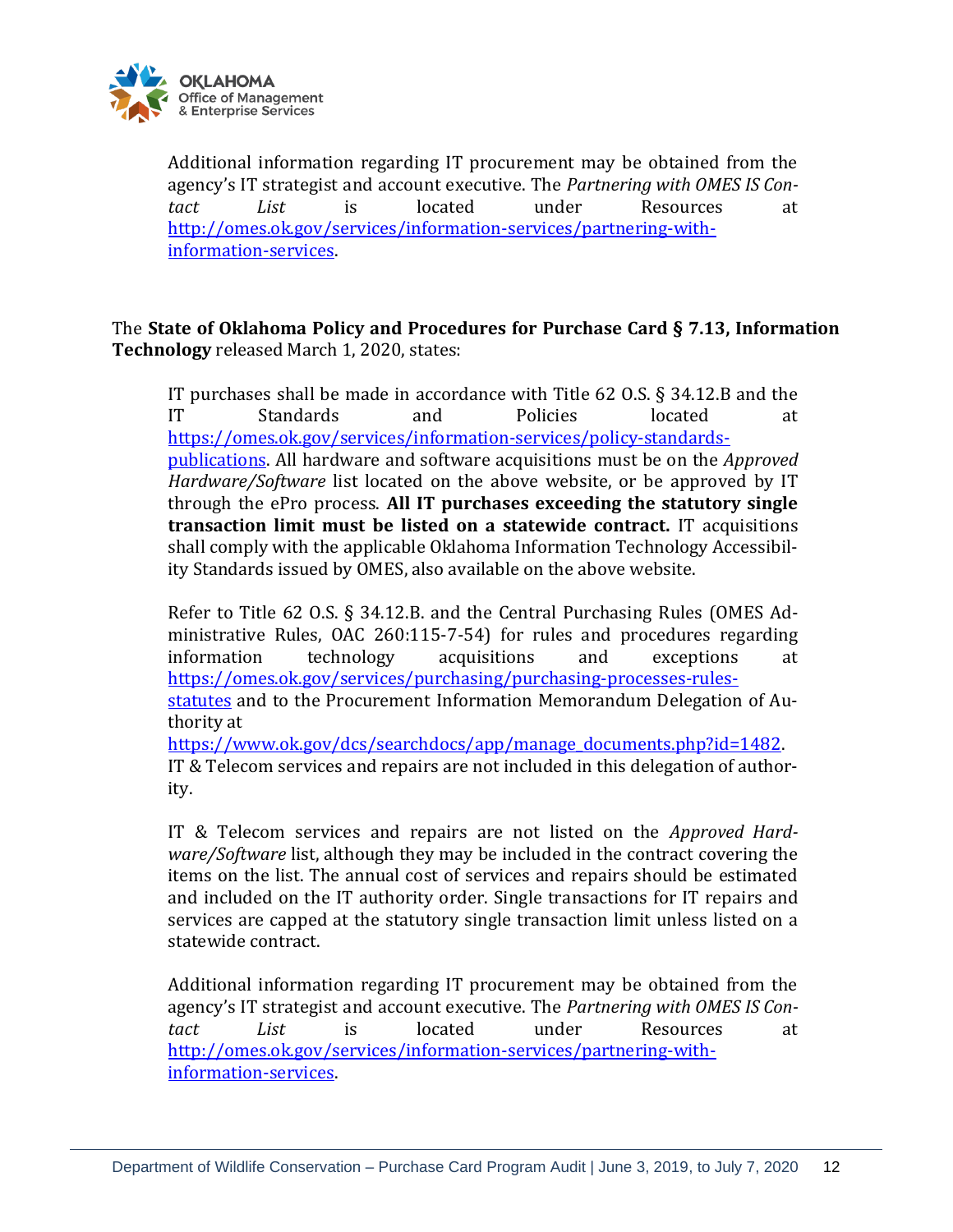

## The **Oklahoma Statute Title 62 O.S. § 34.12.B – Duties of Information Services Division** states:

No agency of the executive branch of the state shall use state funds for or enter into any agreement for the acquisition of any category of computer hardware, software or any contract for information technology or telecommunication services and equipment, service costs, maintenance costs, or any other costs or fees associated with the acquisition of the services or equipment, without written authorization of the Chief Information Officer or a designee except the following:

- 1. A purchase less than or equal to Five Thousand Dollars (\$5,000.00) if such product is purchased using a state purchase card and the product is listed on either the Approved Hardware or Approved Software list located on the Office of Management and Enterprise Services website; or
- 2. A purchase over Five Thousand Dollars (\$5,000.00) and less than or equal to Twenty-five Thousand Dollars (\$25,000.00) if such product is purchased using a state purchase card, the product is listed on an information technology or telecommunications statewide contract, and the product is listed on either the Approved Hardware or Approved Software list located on the Office of Management and Enterprise Services website.

## The **Oklahoma Department of Wildlife Purchasing Policy § 5.E.** states:

For ALL computer hardware, software, memory and storage devices, telecommunication & cellular services, multi-function copiers, telecommunication & cellular equipment, radios, and audio/visual (AN) equipment the procedure is as follows:

- a. the employee will prepare an IT Acquisition Request Form, signed by the employee's direct Supervisor, and submit along with supporting documentation (i.e. quotes, lease agreements, supplier list, etc.) to the Department CPO;
- b. the Department IT Supervisor will verify and approve the acquisition meets all Office of Management and Enterprise Services (OMES) requirements;
- c. the Department Accounting Supervisor will verify and approve budgeted funds are available for the purchase; and
- d. once all approvals have been obtained by the Department CPO, the Department CPO will make the purchase of the equipment in compliance of all applicable State laws.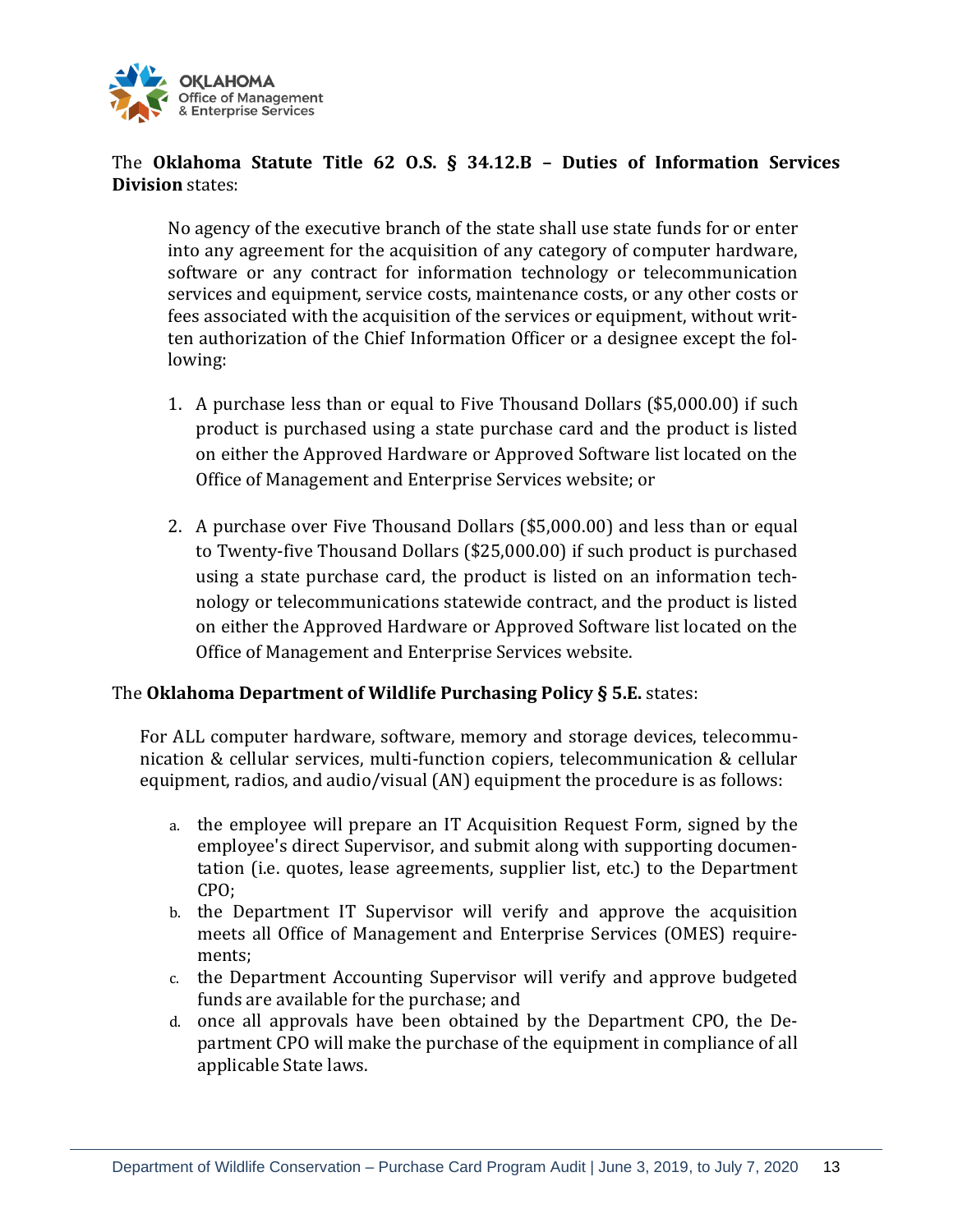

**Recommendation:** We recommend the state purchasing director revise, simplify, and streamline the IT purchasing process and procedures for purchase cards. IT purchases that are common or used by multiple agencies can be streamlined and simplified by preapproving products, software and services one time for all agencies over an extended period. The current procedures allow for preapproval using the approved hardware/software list; however, the list is not comprehensive. Software, including maintenance agreements, are removed from the list after 365 days; therefore, the individual approval process is redundant due to requiring the process to be performed each year for multiple agencies using the same software. In addition, an archived record of the list is not retained, which does not allow for a review against the list at the time of purchase.

The majority of the time, IT purchases are not included on the hardware/software list or listed on the agency's IT authority order at the beginning of the year. The agency is left with performing an individual ePro (requisition/IT preapproval) request routed through the agency and OMES IT for preapproval. The ePro workflow is very similar for a \$5 purchase compared to a \$45,000 purchase. The ePro request double encumbers agency funds when the agency chooses to use the state purchase card; therefore, tying up agency non-IT budgets. The agency can set the ePro to be encumbered directly from the IT purchase card authority order; however, a line item is created each time an IT purchase is made with the purchase card, which creates hundreds of lines on the authority order. The efficiencies gained by using the purchase card are offset by this process and are counterproductive. This is not a feasible solution to the problem. If an item goes through the individual ePro process, the items are not added to the hardware/software list unless the agency specifically makes the request. At one point, hardware/software items are added to the hardware/software list but are later removed, unknown to the agencies. The individual preapproval process then repeats itself.

It is important to mention that IT items are on statewide IT contracts but not on the hardware/software list. The buyer cannot make this purchase with the purchase card since the item is not on both, without performing an individual ePro, when the purchase exceeds \$5,000. A different scenario exists for non-hardware/software items that are on statewide contracts. These purchases still require an individual ePro, alleviating efficiencies obtained through creating the statewide contract. After the IT consolidation, there was no identified method for using the state purchase card to obtain IT items until the hardware/software list option was added in 2015. On March 1, 2020, the individual ePro option was added to the state purchase card procedures. The purchasing method for non-hardware/software IT purchases has not been mentioned within the procedures.

The rules and process for emergency IT purchase card purchases are no different from non-emergency transactions, with the exception of the executive order that only increased the limit that can be used. The same process is used. For example, the agency needs webcams and headsets due to COVID-19. The agency must go through the same process for this emergency IT purchase in a time of need. Non-compliance is inevitable in these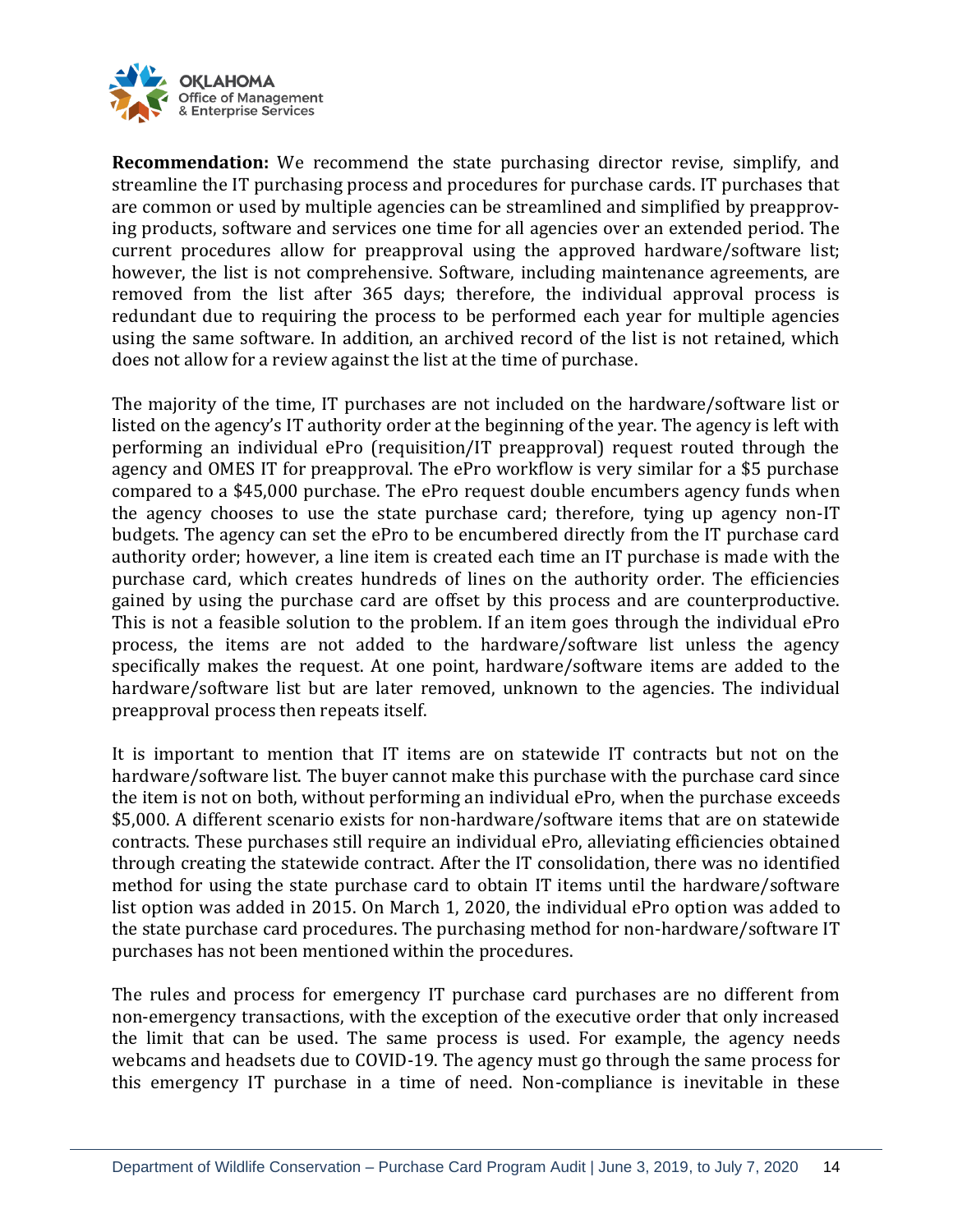

circumstances due to the agency has to choose between timely meeting the emergency or using an extensive preapproval process.

Communication is another factor in the procurement process. Confusion is generated when the IT strategist, IT account manager, purchase card administration and others provide different answers to purchasing IT items. Communication can be affected by the number of options available to make an IT purchase using the state purchase card. When answers are provided without all the options mentioned, they can differ depending on who you ask. The current options are:

- 1. Make a direct purchase when the item is listed on the Approved Hardware/Software list.
- 2. Submit a help ticket to have the item placed on the Approved Hardware/Software list, then make the purchase directly to the vendor once the item has been added to the list.
- 3. Add the item or service to the IT Authority Order at the beginning of the year, then make the purchase directly to the vendor.
- 4. Add the item or service using a change order to the IT AO during the year, then make the purchase directly to the vendor.
- 5. Obtain an individual ePro prior to making the IT purchase.
- 6. Obtain an ePro charged to the agency's IT AO, creating a new line for each individual IT purchase made.

Guidance has also been given to agencies stating they do not have to process the IT item through OMES. This is not one of the available purchasing options or methods. Delegation to individually exempt IT purchases from OMES preapproval oversight has not been granted. Miscommunication and misunderstandings can be attributed to a lack of training on the subject.

In addition, we recommend that state policy and procedures for purchasing IT products and services with the state purchase card be reviewed to ensure approvals consider the method, timing and need of purchase. More education on this topic is advised to communicate the requirements and processes to individuals involved in IT purchases with the purchase card.

In final, we recommend the agency adhere to its management's internal purchasing procedures by completing an IT acquisition request form for IT purchases. We further recommend the agency review and evaluate its internal purchasing procedures to determine if the completion of an internal IT acquisition request form for IT purchases made with the state purchase card is a necessary, effective and efficient process for IT purchase card purchases. After the review and evaluation, the agency may deem it necessary to revise the internal purchasing procedures. If so, the agency should submit the updated procedures to Central Purchasing for approval.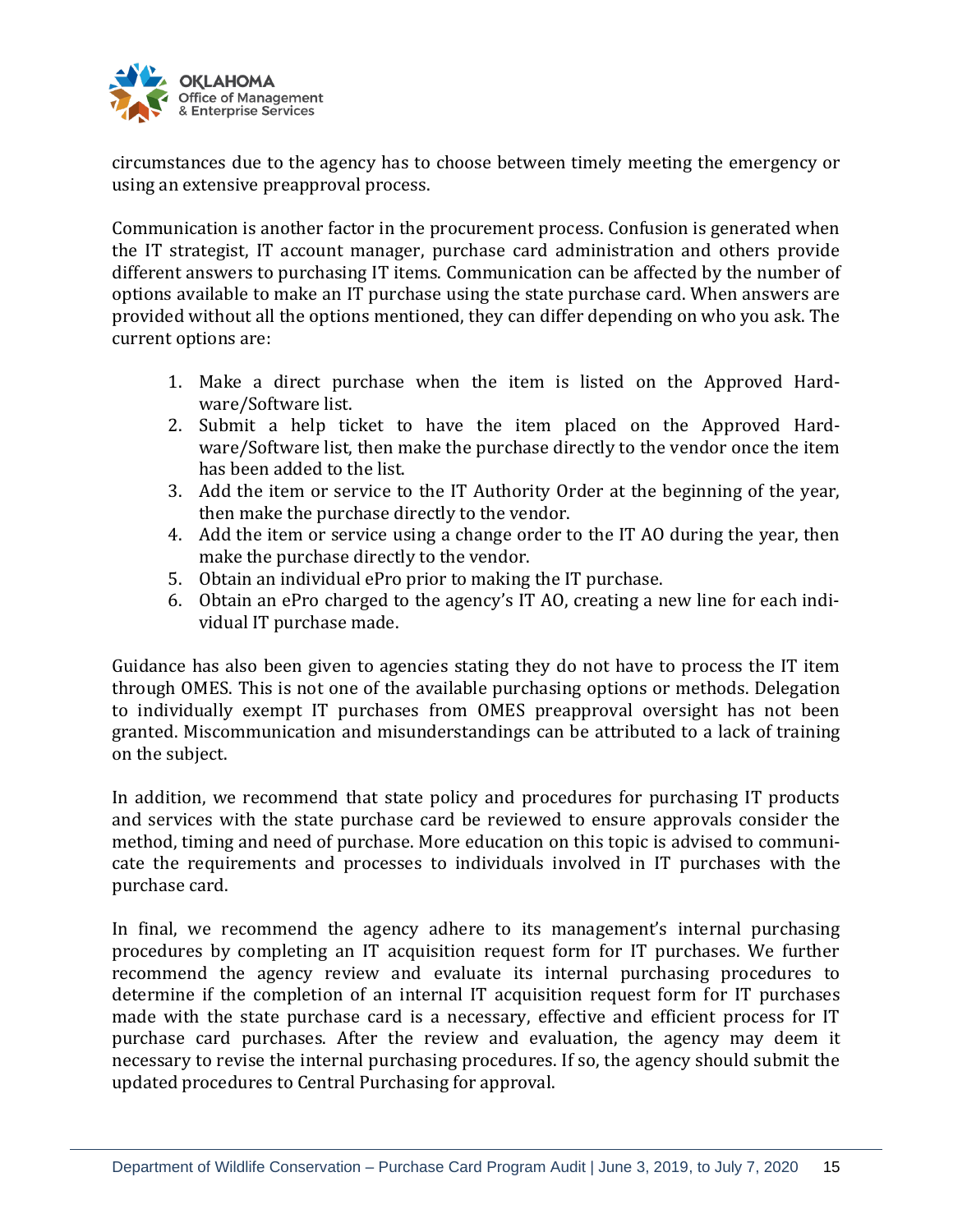

### **Management's response**

**Date**: Nov. 2, 2020

# **Respondent**: Chief financial officer and chief of administration

#### **Response**: Concur

ODWC concurs that internal purchasing policy is not in line with our current purchasing practices. However, in regards to the items purchased outside of the approved hardware/software list, ODWC has provided a list of IT purchases with the purchase card authority order each year prior to making the purchases. There was some confusion on our part regarding the approved hardware/software list. ODWC was operating with the understanding that if it an item was approved on our annual IT purchase plan to issued our p/card AO we could use the p/card to purchase regardless of the item being on the approved list.

### **Corrective action plan**

**Contact person**: Purchase card administrator

**Anticipated completion date**: Immediately; internal purchasing policy updates anticipated to be completed by Jan. 31, 2021.

### **Corrective action planned**:

ODWC accounting staff will continue efforts in revising internal purchasing policy to ensure they are effective and efficient purchasing processes for IT purchases and all other purchases and in line with Central Purchasing rules. We now have a better understanding of how to purchase items that are not on the approved hardware/software list. We've already educated the ODWC CPO's that the agency is not allowed to utilize the purchase card to procure items not on the approved hardware/software list and will ensure that IT purchases are made using one of the six options listed above. ODWC is already preparing for updates to its' internal purchasing policy, but waiting on updated guidance from OMES regarding SB 1422 going into effect November 1st. We will address the purchasing process and required documentation for purchases made by the IT Supervisor directly and IT purchases made via p/card by the ODWC CPO's.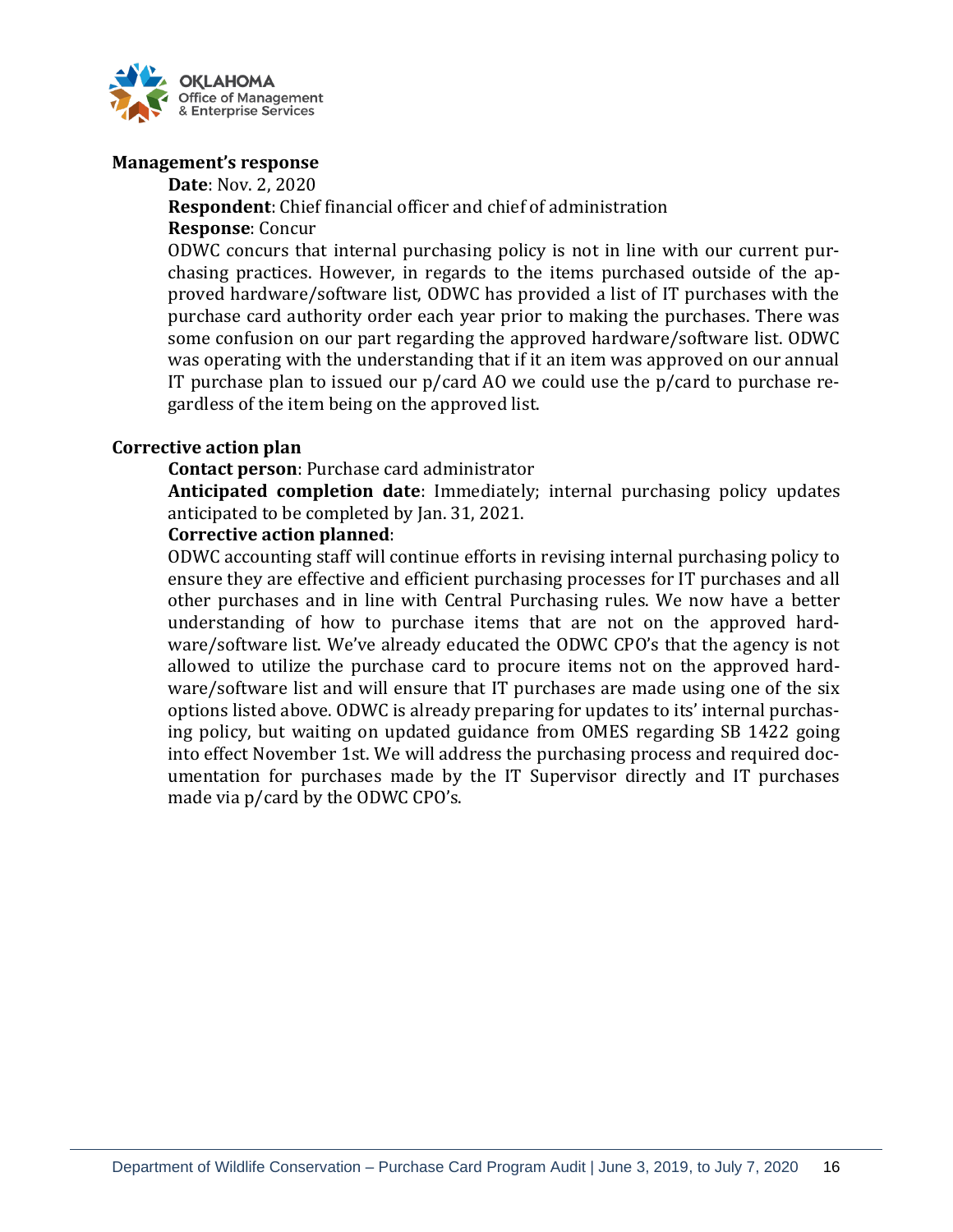

# <span id="page-16-0"></span>**APPENDIX**

# <span id="page-16-1"></span>**Methodology**

- Interviews were conducted with the agency's staff members.
- Internal controls over the purchase card program were documented and evaluated.
- A statistical sample of transactions from cardholders was examined.
- Overall program compliance with the State of Oklahoma Purchase Card Procedures and rules promulgated thereto were evaluated.

## <span id="page-16-2"></span>**Sampling**

|                              | <b>Transactions</b> | Amount (\$)    |
|------------------------------|---------------------|----------------|
| <b>Total expenditures:</b>   | 9,043               | \$2,315,104.78 |
| <b>Reverse transactions</b>  | 176                 | \$0.00         |
| <b>Agent fees</b>            | 90                  | \$1,049.50     |
| <b>Negative transactions</b> | 116                 | 11,055.41      |
| <b>Filtered population:</b>  | 8,661               | \$2,325,110.69 |
|                              |                     |                |
| <b>Subpopulations:</b>       |                     |                |
| <b>IT</b>                    | 112                 | \$65,927.88    |
| <b>Airfare</b>               | 77                  | \$36,379.07    |
| <b>Lodging</b>               | 136                 | \$48,950.29    |
| <b>Over \$5,000</b>          | 10                  | \$62,736.29    |
| <b>Under \$5,000</b>         | 8,326               | \$2,111,117.16 |
| <b>Total:</b>                | 8,661               | \$2,325,110.69 |
|                              |                     |                |
| <b>Samples:</b>              |                     |                |
| <b>IT</b>                    | 5                   | \$11,544.04    |
| <b>Airfare</b>               | 3                   | \$1,600.83     |
| <b>Lodging</b>               | 3                   | \$924.23       |
| <b>Over \$5,000</b>          | $\overline{2}$      | \$11,484.52    |
| <b>Under \$5,000</b>         | 40                  | \$32,105.72    |
| <b>Auditor's discretion</b>  | 36                  | \$8,967.22     |
| <b>Total:</b>                | 89                  | \$66,626.56    |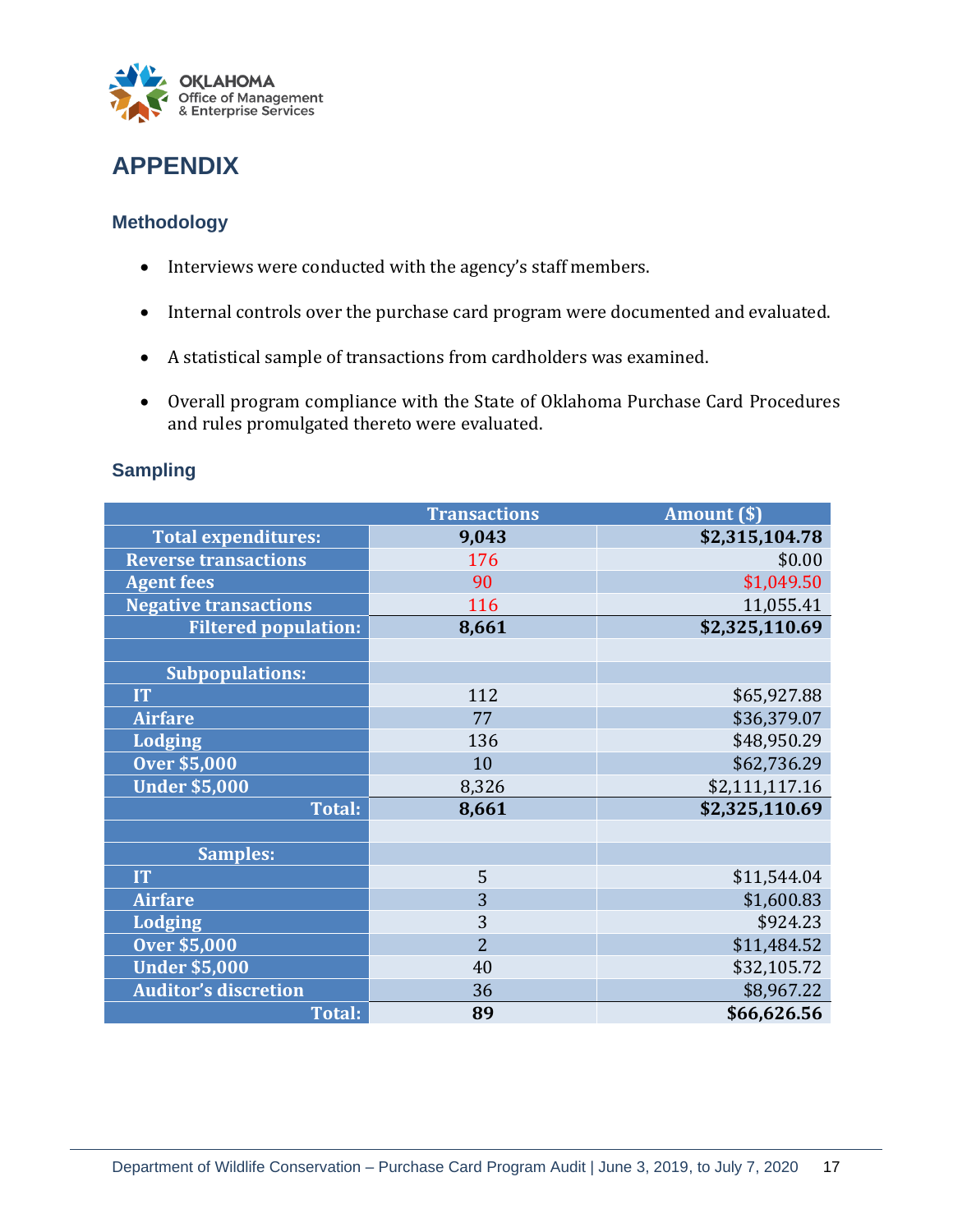

# <span id="page-17-0"></span>**EXECUTIVE SUMMARY**

### **Department of Wildlife Conservation**

**Mission statement:** The department's mission is to manage and protect fish and wildlife, along with their habitats, while also growing our community of hunters and anglers, partnering with those who love the outdoors, and fostering stewardship with those who care for the land.

**History and overview:** The Oklahoma Department of Wildlife Conservation, or ODWC, is the agency responsible for managing fish and wildlife in the state. The Wildlife Department was created as a one-man agency in 1909. The first hunting license cost \$1.25 to fund the Department, setting the precedent of a non-appropriated, user-pay/user-benefit agency. In 1956, state voters passed a constitutional amendment establishing the Oklahoma Department of Wildlife Conservation as the constitutional agency it is today. The amendment was enacted in 1957, and the first board of commissioners was created to oversee the Department's operation. ODWC issues hunting and fishing licenses, and provides important information about outdoor recreation to the public. ODWC enforces rules and regulations, and has numerous programs to provide healthy resources and to satisfy customers. ODWC receives no general state tax appropriations and is funded by sportsmen and women through their purchase of hunting and fishing licenses, as well as, federal Wildlife and Sportfish Restoration Program grants that are a direct result of outdoor enthusiasts who purchase firearms, ammunition, fishing equipment, and motor boat fuel.

### <span id="page-17-1"></span>**Agency information**

The agency is made up of 353 unclassified and 59 temporary employees according to the [Oklahoma Agencies, Boards and Commissions Book](https://libraries.ok.gov/state-government/the-abc-book/) as of Sept. 1, 2020.

### <span id="page-17-2"></span>**Commission members**

**Bruce Mabrey**, Chairman **Robert Hughes**, Vice-Chairman **Leigh Gaddis**, Secretary **Bill Brewster**, Member **James Barwick**, Member **Chad Dillingham**, Member **John Zelbst**, Member **Rick Holder**, Member